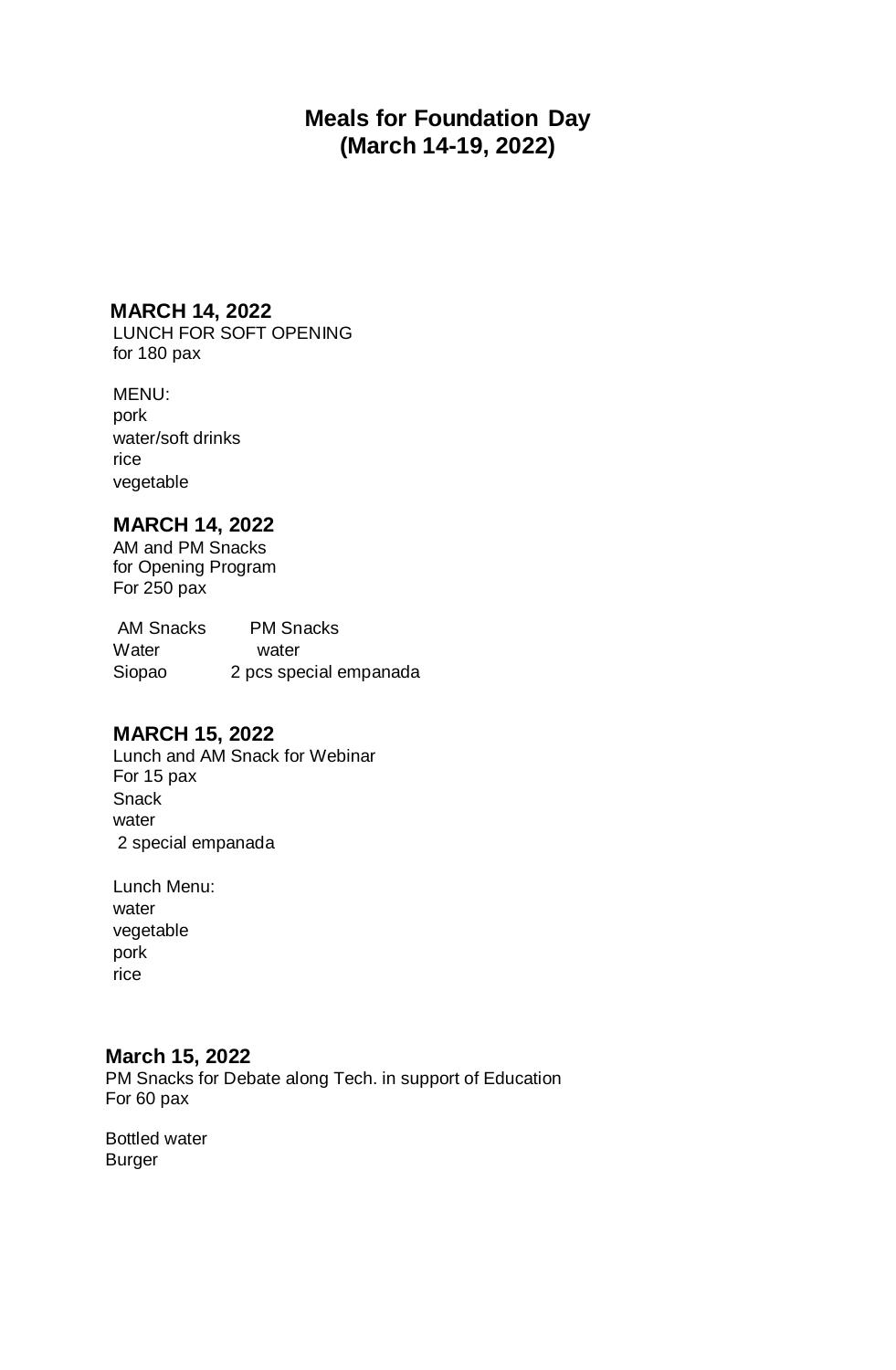## **MARCH 16, 2022**

AM Snacks for Inauguration: Blessing of Edifice For 50 pax bottled water clubhouse

### **March 16, 2022**

**Dinner for Stake holders Night for 100 pax** Menu: Vegetable Pork Fish Dessert Buffet **Water** Rice

#### **MARCH 16, 2022**

Dinner for Organizer for 25 pax Menu: water pork Rice

#### **MARCH 16, 2022** Menu: For the speakers and technical assistants(2 speakers & 2 tech asst) For Webinar Menu: Vegetable Pork Fish Dessert Buffet **Water** Rice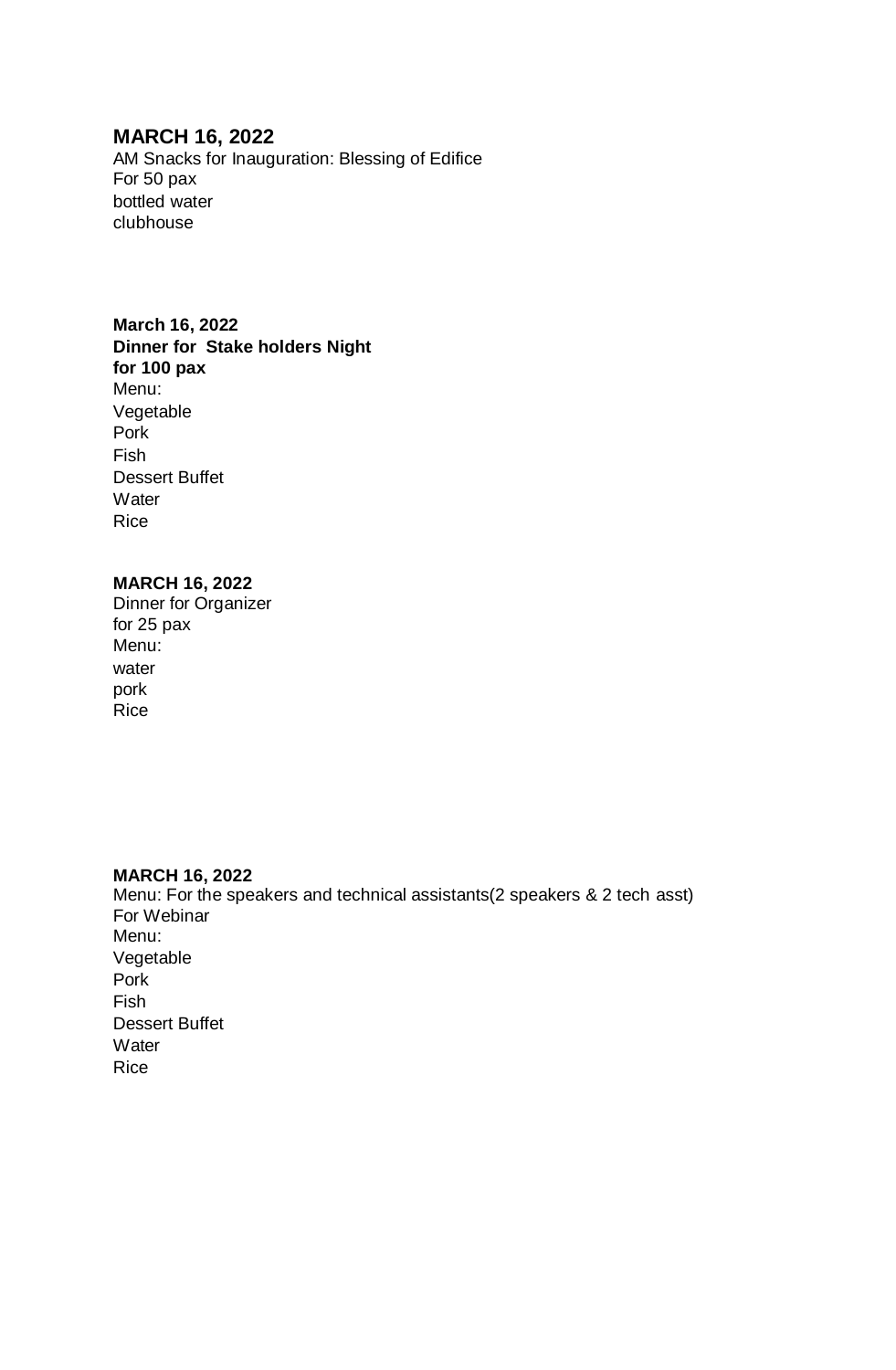#### **MARCH 17, 2022 COE DAY for Expo on Flexi Learning Lunch and 2 snacks**

For 35 pax Lunch Menu: pork soft drinks rice vegetable

Snack (Afternoon) bottled water 2 pcs bread

Snack (Morning) bottled water 2 pcs bread

# **MARCH 17, 2022 For Webinar on Education for Sustainable Dev`t. Lunch and 2 snacks For 25 pax**

Lunch Menu: pork softdrinks rice Vegetable

Snack (Morning) bottled water 2 pcs bread

snacks (afternoon bottled juice clubhouse bread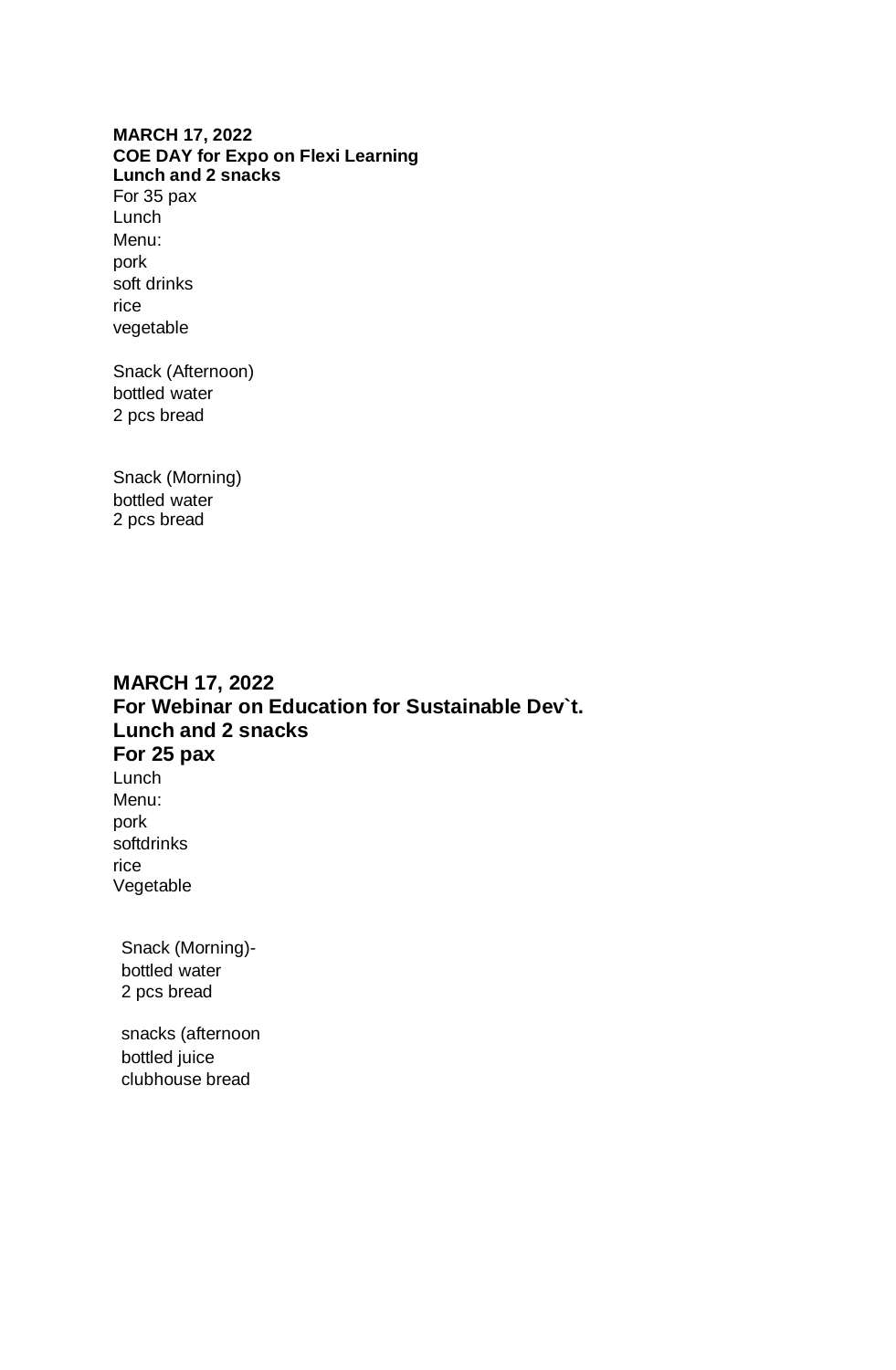#### **MARCH 17, 2022**

Snacks and Dinner for Working Committee for 7 pax SNACK bottled water siopao

DINNER Pork rice vegetable bottled water

**MARCH 18, 2022 Graduate School Day for GAD Webinar Lunch and 2 snacks** Lunch for 10 pax Menu: pork bottled water rice Vegetable

snacks (morning) bottled juice 2 pcs bread

snacks (afternoon) bottled juice 2 pcs bread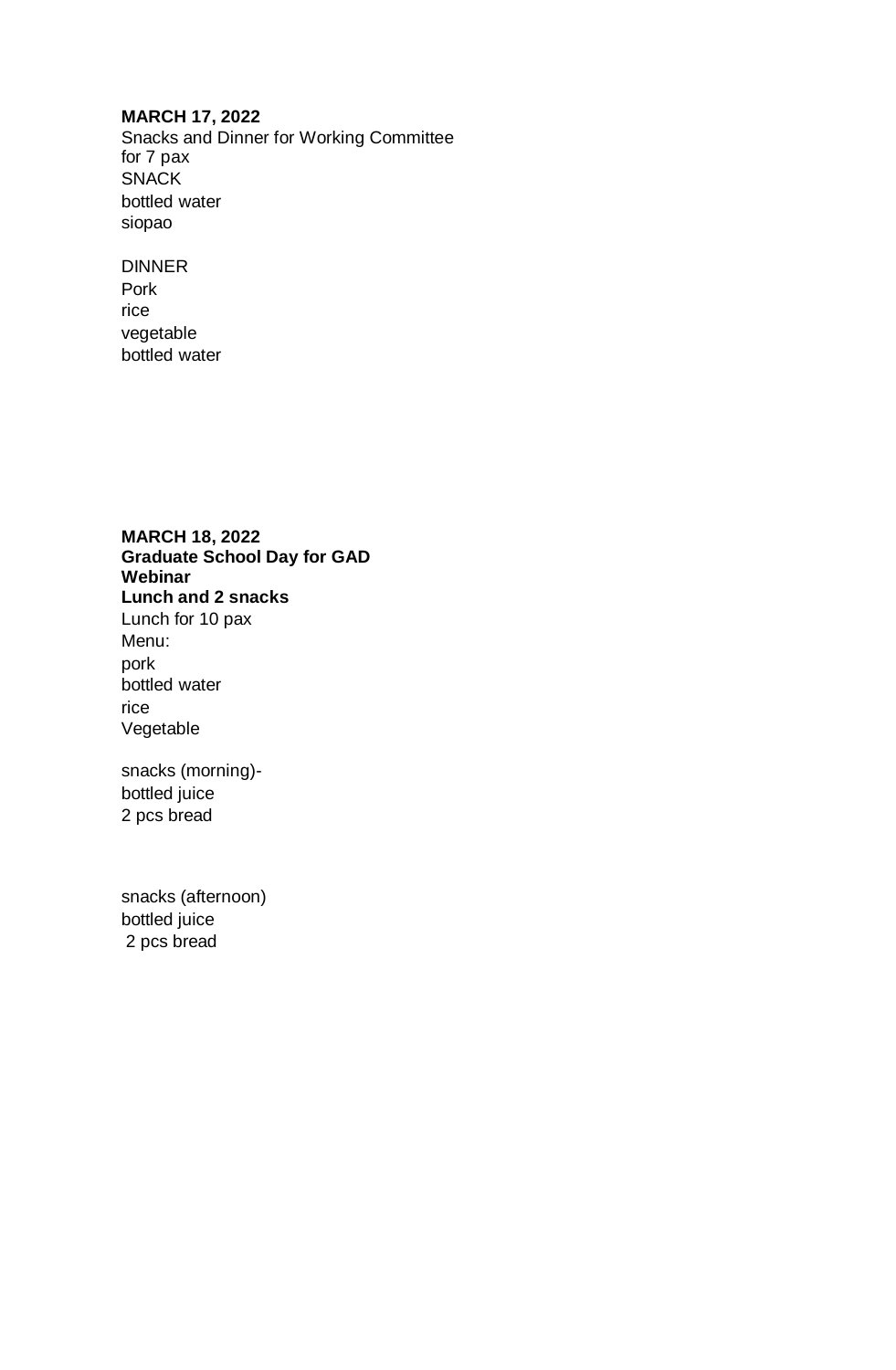## **MARCH 18, 2022**

**For Int`l. Panel Forum** Lunch and Snacks for Working Committees @ 26 pax Menu: pork softdrinks rice vegetable

Snacks for Working Committeesbottled juice 2 pcs bread

#### **March 14-18 (DAYAW)**

Meals for Organizing Team Dinner and Snacks For 10 pax per day for 5 days

**SNACK** bottled water siopao/2 pcs bread/2 pcs special empanada

DINNER Pork rice vegetable bottled water

#### **March 14-18,2022**

AM and PM Snacks for Rehearsals 20 performers per day for 5 days

AM Snacks bottled water 2 pcs bread

PM Snacks **Water** 2 pcs bread